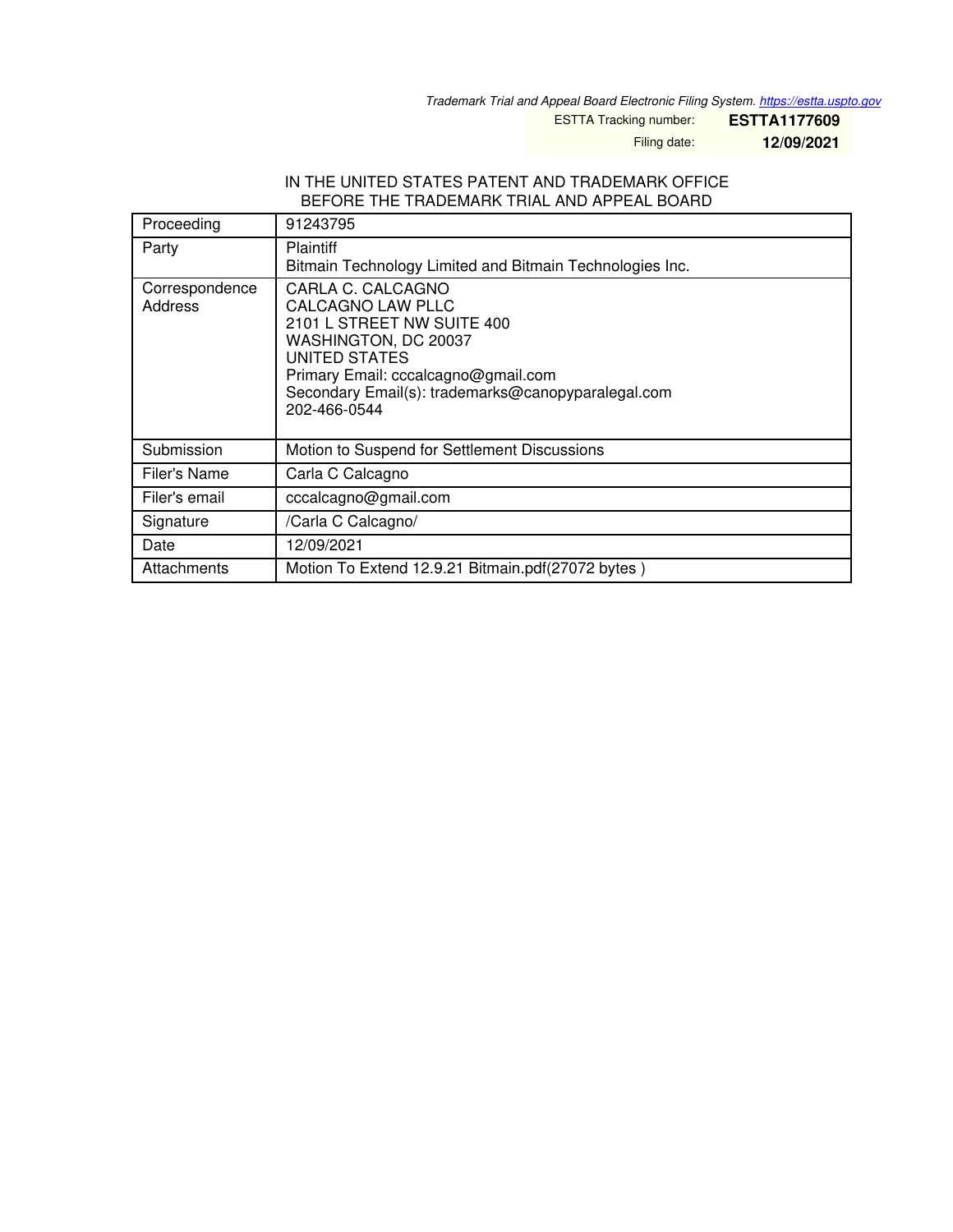## IN THE UNITED STATES PATENT AND TRADEMARK OFFICE

## BEFORE THE TRADEMARK TRIAL AND APPEAL BOARD

Proceeding No. 91243795

Filing Party Plaintiffs

Bitmain Technology Limited and Bitmain Technologies Inc.

Other Party Defendant

Shenzhen Mayichuangpin Kejiyouxiangongsi

Pending Motion There is no motion currently pending and no other motion is being filed concurrent with this consent motion.

## Consent Motion to Extend

Bitmain Technology Limited and Bitmain Technologies Inc. ( hereinafter Plaintiff's) Pretrial Disclosures Date Due is currently set to close on 12/10/2021. Bitmain Technology Limited and Bitmain Technologies Inc. request that such date be extended for 30 days, or until 1/09/2021, and that all subsequent dates be reset accordingly.

Time to Answer 11/04/2018 (CLOSED)

Deadline for Discovery Conference 02/03/2019 (CLOSED)

Discovery Opens 02/03/2019 (CLOSED)

Initial Disclosures Due 01/30/2021 (CLOSED)

Expert Disclosures Due 05/30/2021 (CLOSED)

Discovery Closes 08/28/2021 (CLOSED)

Plaintiff's Pretrial Disclosures Due 01/09/2021

Plaintiff's 30-day Trial Period Ends 02/24/2022

Defendant's Pretrial Disclosures Due 03/11/2022

Defendant's 30-day Trial Period Ends 04/25/2022

Plaintiff's Rebuttal Disclosures Due 05/10/2022

Plaintiff's 15-day Rebuttal Period Ends 06/10/2022

Plaintiff's Opening Brief Due 08/09/2022